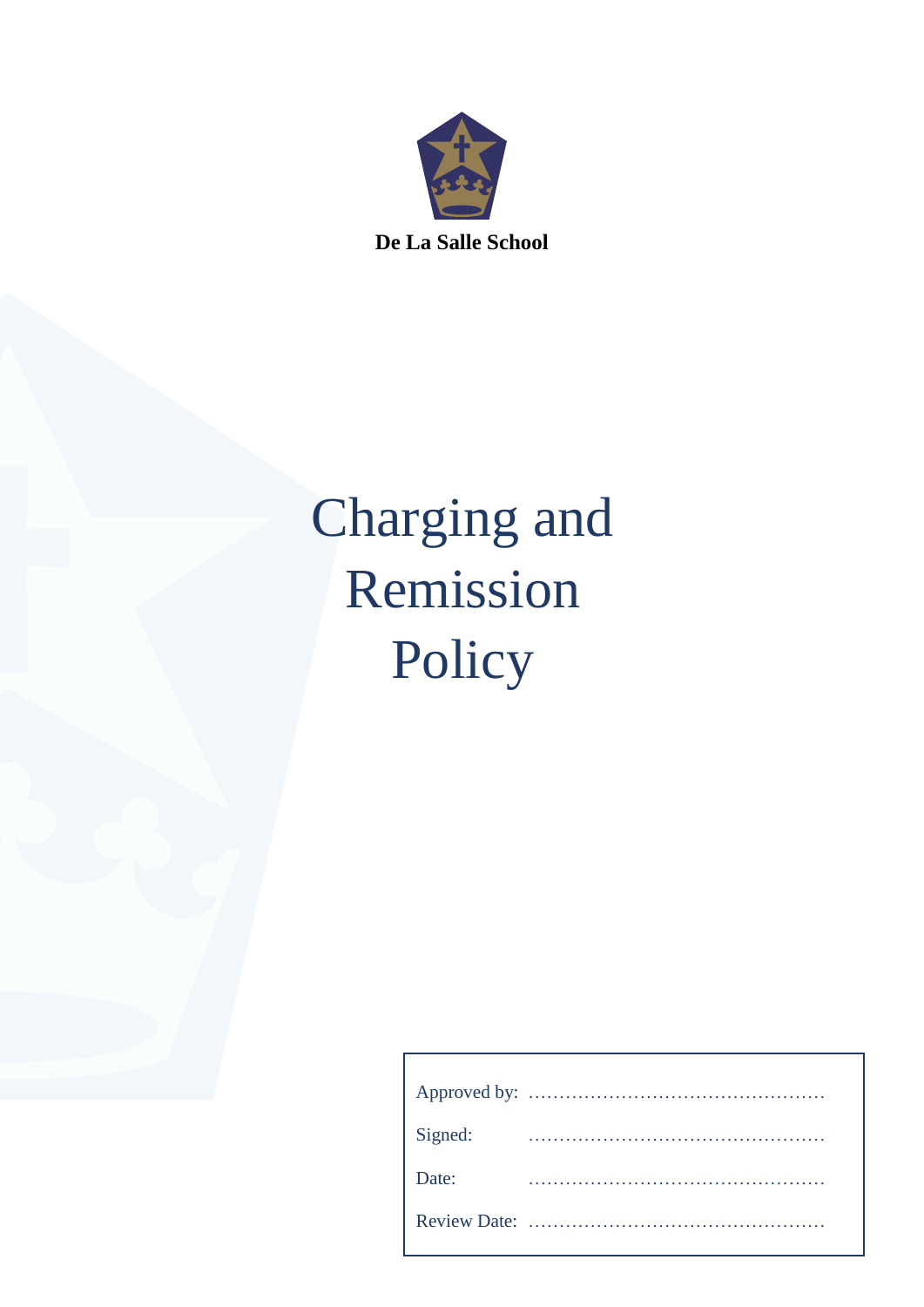The governing body of De La Salle School & Language College must have a policy on charging for activities that take place during or outside of the school day, without such a policy they are not allowed to make any charge.

In general, no charge can be made where education is provided wholly or mainly during school hours that are part of the national curriculum. It is therefore not possible to levy a compulsory charge for transport or admission costs for swimming lessons or for visits to museums during school hours.

## **Voluntary contributions**

Head teachers or governing bodies may ask parents for a voluntary contribution towards the cost of:

- any activity which takes place during school hours
- school equipment
- school funds generally

The contribution must be genuinely voluntary, and the students of the parents who are unable or unwilling to contribute may not be discriminated against. Where there are not enough voluntary contributions to make the activity possible, and there is no way to make up the shortfall, then it must be cancelled.

There is no legal reason why a school should not invite parents/carers to make voluntary contributions towards the cost of providing activities within and outside school hours.

# **Residential trips**

Schools are permitted to charge for the cost of board and lodging during residential school trips. This cost must not exceed the actual cost of the provision. Where the trip takes place wholly or mainly during school hours, students whose parents are in receipt of the following support benefits will, in addition to having a free school lunch entitlement, also be entitled to the remission of these charges:

- Income Support
- Income Based Job Seekers Allowance
- support under part VI of the Immigration and Asylum Act 1999
- Child Tax Credit provided the parent is not entitled to Working Tax Credit and their annual income does not exceed £16,040
- Guarantee element of State Pension Credit

A similar entitlement applies where the trip takes place outside of school hours but it is a necessary part of the National Curriculum, forms part of the syllabus for a prescribed examination that the school is preparing the student to sit, or the syllabus is religious education.

If the trip takes place outside school hours and **does not** form part of the above, the school can make a charge for transport.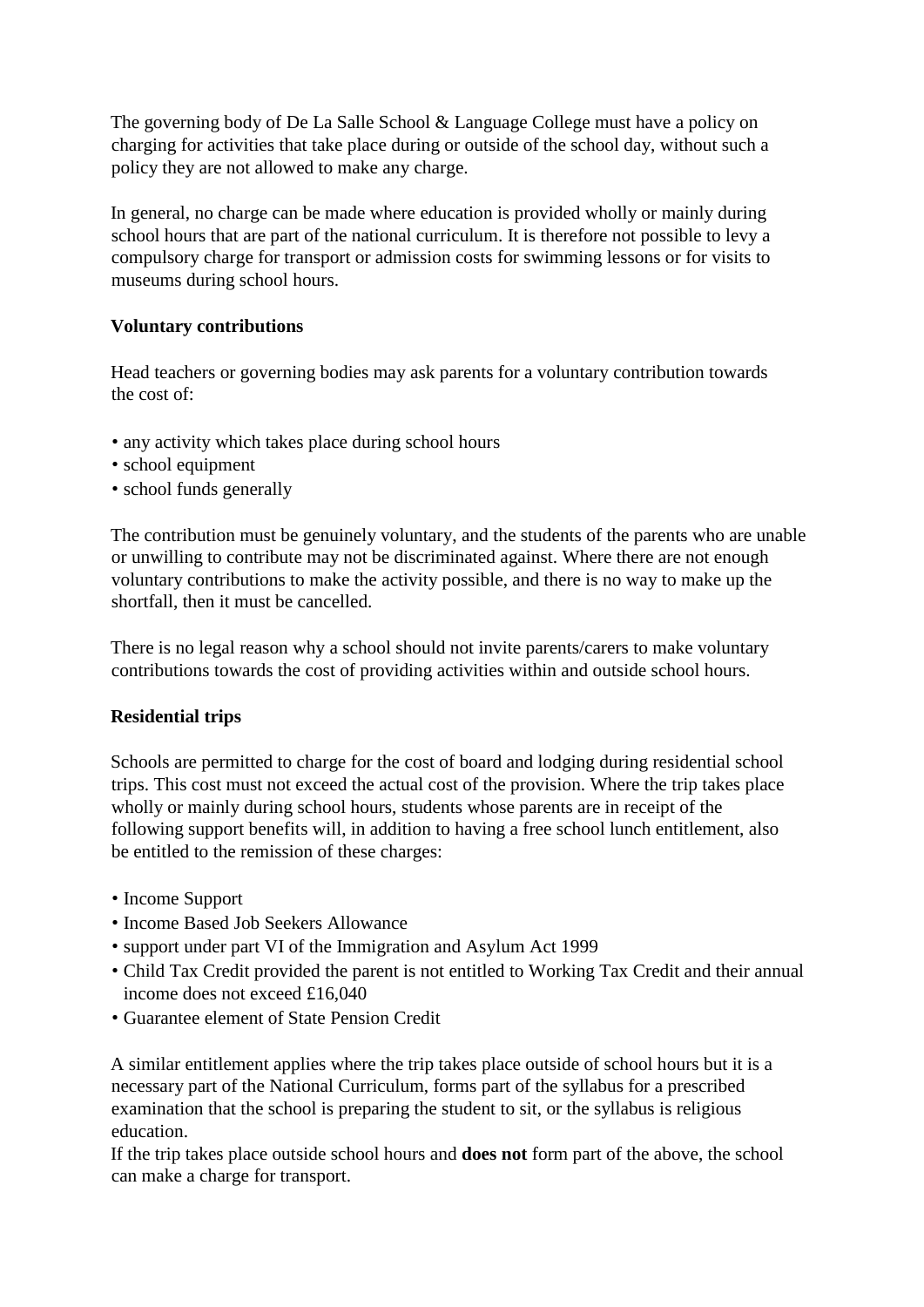#### **Instrumental Music tuition**

A charge may be made for instrumental music tuition for up to and including four students, unless the tuition forms part of the syllabus for a prescribed examination (e.g. GCSE), that the school is preparing the child to sit, or is part of the National Curriculum or the syllabus for religious education, in which case a charge is not permissible.

### **Public Examinations**

No charge may be made for entering students for public examinations that are set out in regulations. However, an examination entry fee may be charged to parents if:

- the examination is on the set list, but the student was not prepared at the school
- the examination is not on the set list, but the school arranges for the student to take it
- a student fails without good reason to complete the requirements of any public examination where the governing body or LEA originally paid or agreed to pay the entry fee Charges may not be made for any cost associated with preparing a student for an examination.

However, charging is allowed for tuition and other costs if a student is prepared outside school hours for an examination that is not set in regulations.

#### **Recovery of Examination Fees**

If a student fails to fulfil the examination requirements of a public examination (prescribed or otherwise) without good reason (as defined by whichever body was paid the fee), the governing body will attempt to recover from the parents any fees paid.

## **Charges for "finished products"**

De La Salle School & Language College will request an annual voluntary contribution to cover the costs of materials/ingredients for subjects such as design or food technology where the student will be allowed to bring home the finished product.

## **Optional extras**

This kind of activity can be charged for where the activity takes place outside school hours.

This can include:

Student's travel costs. Board and lodging Materials, books and other equipment Non-teaching staff costs Entrance fees to museums, theatres etc. Insurance costs The cost of engaging a teacher, who is already employed by the Authority, on a contract for service, as distinct from a contract of employment, specifically for the activity.

## **Clothing**